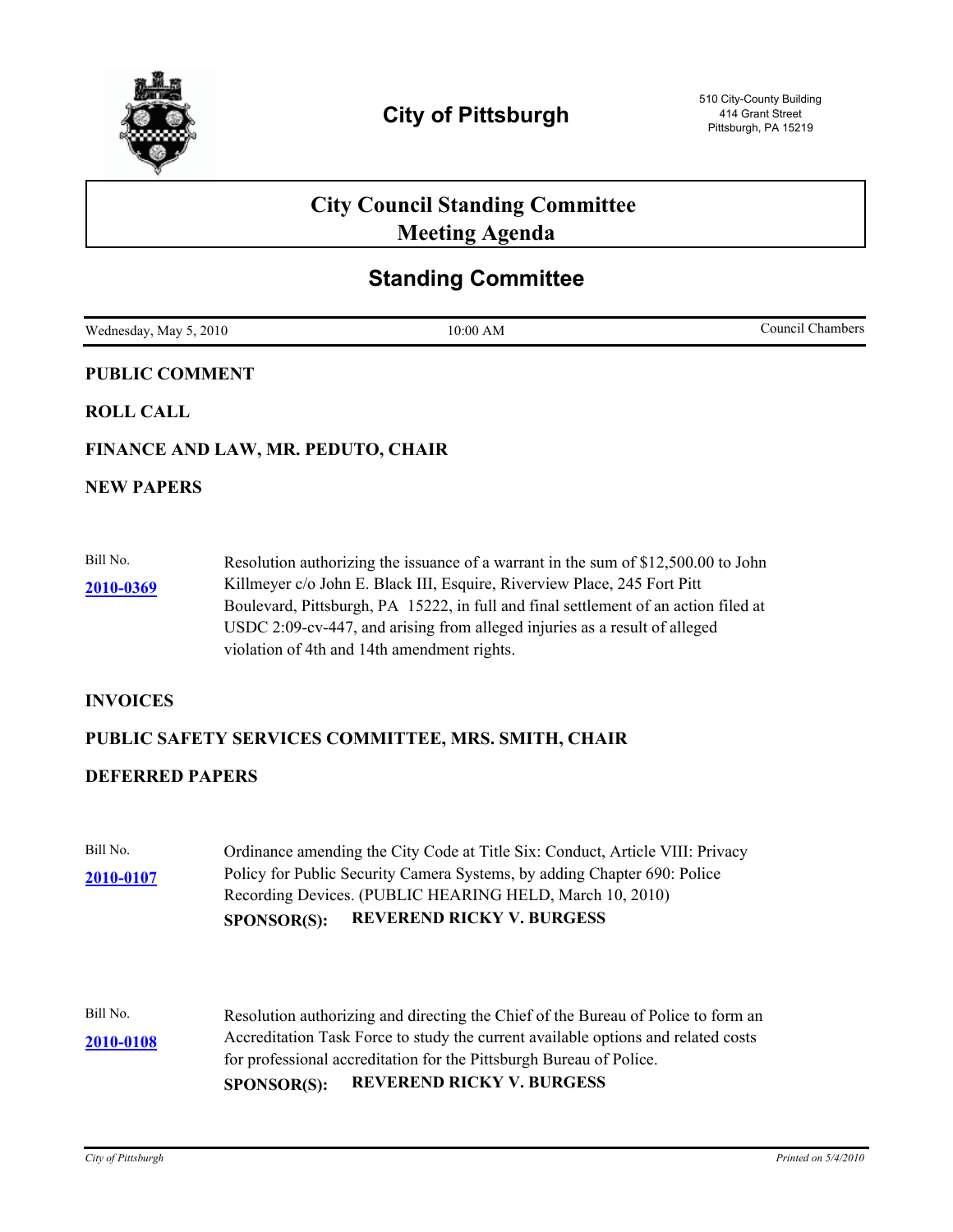| Bill No.  | Ordinance amending the Pittsburgh City Code, Title I, Administrative, Article      |  |
|-----------|------------------------------------------------------------------------------------|--|
| 2010-0109 | VII: Procedures, Chapter 160, Investigations of Police Conduct, by adding          |  |
|           | Section 160.02, Applicable Incidents Requiring Paid Administrative Leave.          |  |
|           | (PUBLIC HEARING HELD, March 10, 2010)                                              |  |
|           | <b>REVEREND RICKY V. BURGESS</b><br><b>SPONSOR(S):</b>                             |  |
|           |                                                                                    |  |
| Bill No.  | Ordinance supplementing the Pittsburgh Code of Ordinances, Title One,              |  |
| 2010-0234 | Administrative, Article Three, Organization, Chapter 116, Department of Public     |  |
|           | Safety, by adding language.                                                        |  |
|           | <b>REVEREND RICKY V. BURGESS</b><br><b>SPONSOR(S):</b>                             |  |
|           |                                                                                    |  |
| Bill No.  | Ordinance supplementing the Pittsburgh Code of Ordinances, Title One,              |  |
| 2010-0235 | Administrative, Article Seven, Organization, Chapter 160, Investigations of Police |  |
|           | Conduct, by adding language.                                                       |  |
|           | <b>REVEREND RICKY V. BURGESS</b><br><b>SPONSOR(S):</b>                             |  |

### **SUPPLEMENTAL - NEW PAPER**

Bill No. Cordinance amending Ordinance No. 8 of 2010, entitled "An Ordinance amending [2010-0427](http://pittsburgh.legistar.com/gateway.aspx/matter.aspx?key=12964) the City Code at Title Seven: Business Licensing; Article V: Trade Occupations Service Businesses, by adding a new Chapter At 780, Towing Business Licensing Setting Forth Requirements for Towing Business Registration, Tow Truck Driver Registration and General Requirements Related to Non-consensual Towing of vehicles within the City of Pittsburgh," by adding language at Section 2 to make the legislation effective 60 days after enactment. **SPONSOR(S): DOUGLAS SHIELDS**

### **PUBLIC WORKS COMMITTEE, MR. KRAUS, CHAIR**

### **DEFERRED PAPERS**

Bill No. Resolution providing for a Contract or Contracts or for the use of existing [2010-0310](http://pittsburgh.legistar.com/gateway.aspx/matter.aspx?key=12842) Contracts, providing for an Agreement or Agreements or for the use of existing Agreements, and providing for the purchase of materials and supplies in connection with the Traffic Division Printer Plotter; and further providing for the payment of the costs thereof. Cost not to exceed \$35,000.00.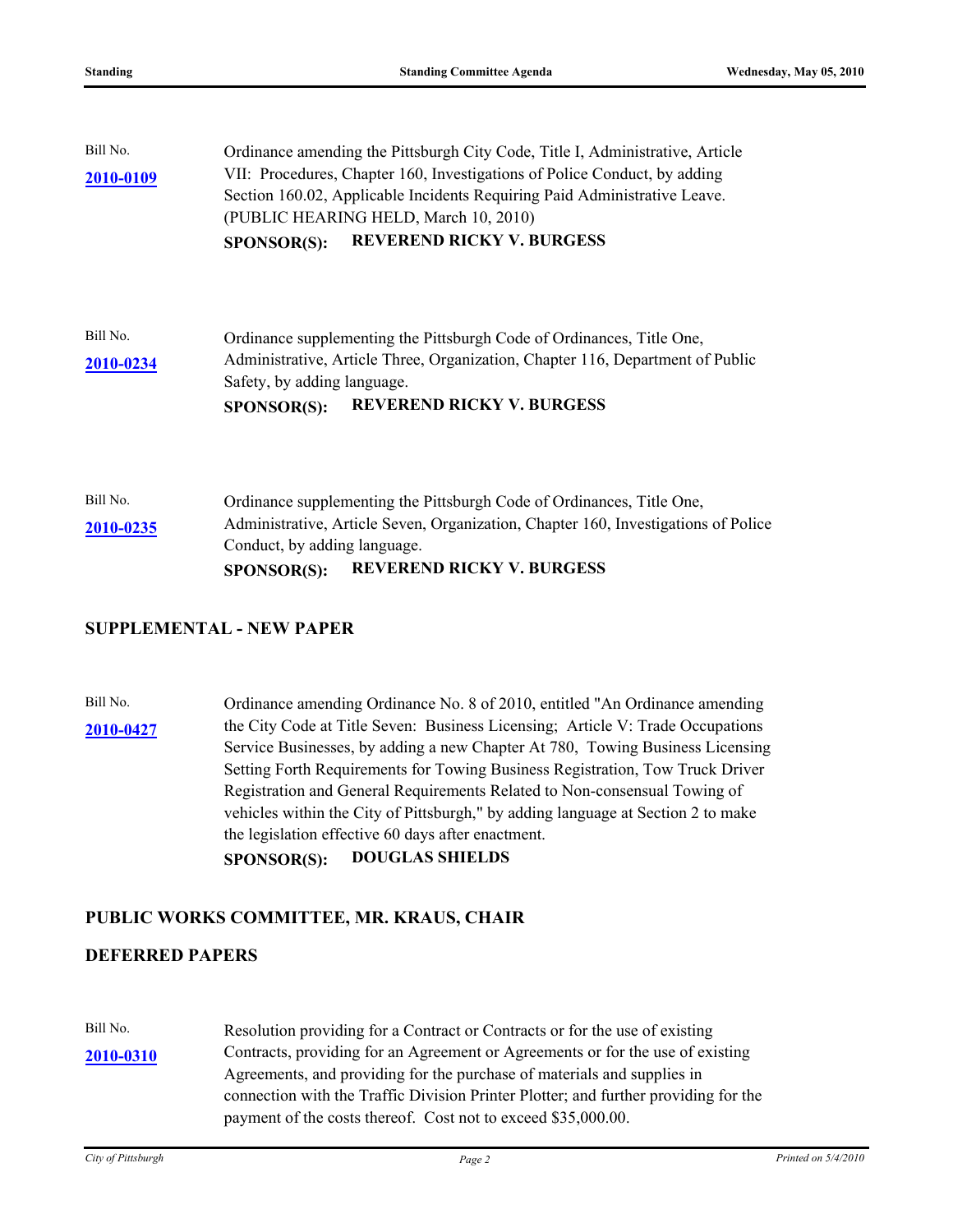| Bill No.<br>2010-0338 | Resolution providing for a Contract or Contracts or for the use of existing<br>Contracts, providing for an Agreement or Agreements or for the use of existing<br>Agreements, and providing for the design, repairs, maintenance, improvements,<br>emergencies and/or the purchase of materials and supplies in connection with the<br>Bridge Repairs program; and further providing for the payment of the cost thereof.<br>Cost not to exceed \$279,483.69.                                                                                                                                                                                                                                                                              |  |
|-----------------------|-------------------------------------------------------------------------------------------------------------------------------------------------------------------------------------------------------------------------------------------------------------------------------------------------------------------------------------------------------------------------------------------------------------------------------------------------------------------------------------------------------------------------------------------------------------------------------------------------------------------------------------------------------------------------------------------------------------------------------------------|--|
| Bill No.<br>2010-0339 | Resolution providing for a Contract or Contracts, or use of existing Contracts,<br>providing for an Agreement or Agreements, or use of existing Agreements, and<br>providing for the repairs, maintenance, improvements, emergencies and/or the<br>purchase of materials and supplies in connection with the construction of a new<br>pedestrian bridge to replace the current trail bridge and to improve the intersection<br>of Bates Street and Second Avenue; including Construction Management<br>Services; providing for a Reimbursement Agreement or Agreements with the<br>Commonwealth of Pennsylvania, Department of Transportation; and providing for<br>the payment of the costs thereof. Cost not to exceed \$2,918, 325.00. |  |
| Bill No.<br>2010-0340 | Resolution providing for a Contract or Contracts, or use of existing Contracts,<br>providing for an Agreement or Agreements, or use of existing Agreements, and<br>providing for the repairs, maintenance, improvements, emergencies and/or the<br>purchase of materials and supplies in connection with the McArdle Roadway<br>Viaduct No. 1 Construction; including Construction Management Services;<br>providing for a Reimbursement Agreement or Agreements with the<br>Commonwealth of Pennsylvania, Department of Transportation; and providing for<br>the payment of the costs thereof. Cost not to exceed \$1,706,759.75.                                                                                                        |  |
| Bill No.<br>2010-0341 | Resolution further amending Resolution No. 781, effective January 1, 1999,<br>entitled "Adopting and approving the 1999 Capital Budget and the 1999<br>Community Development Block Grant Program; and approving the 1999 through<br>2004 Capital Improvement Program," by decreasing the "Ft. Duquesne<br>Blvd-Reconstruction" line item by the amount of \$6,022,503.20, from<br>\$13,584,000.00 to \$7,561,496.80, and creating the "McArdle Viaduct #1<br>Construction" line item, the "Bates Street/Second Avenue" line item and the<br>"Bridge Repairs" line item.                                                                                                                                                                   |  |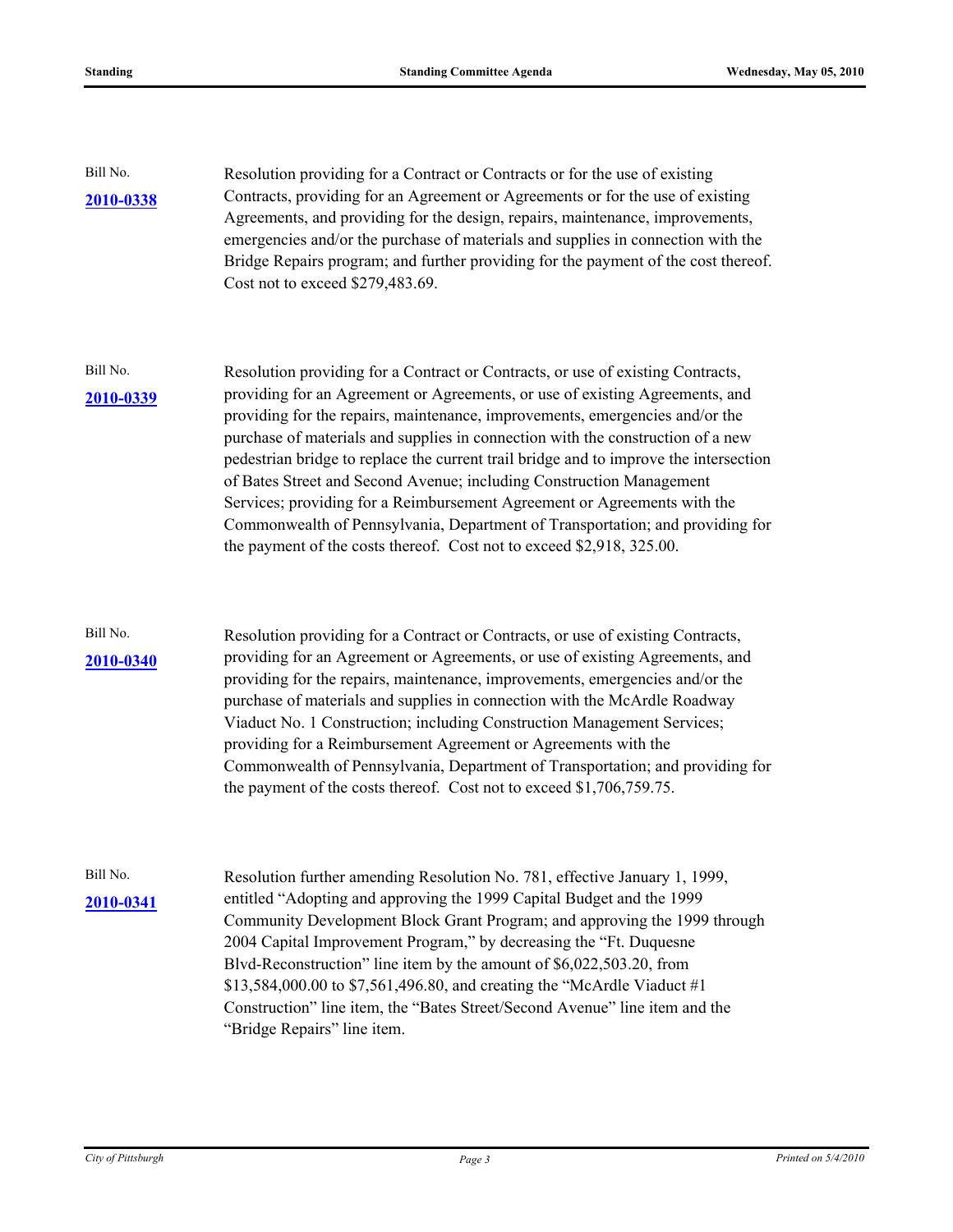## **SUPPLEMENTAL - NEW PAPERS**

| Bill No.<br>2010-0410 | Resolution providing for a Contract or Contracts, or use of existing Contracts,<br>providing for an Agreement or Agreements, or use of existing Agreements, and<br>providing for the repairs, maintenance, improvements, emergencies and/or the<br>purchase of materials and supplies in connection with the McArdle Roadway<br>Viaduct No. 1 Construction; including Construction Management Services;<br>providing for a Reimbursement Agreement or Agreements with the<br>Commonwealth of Pennsylvania, Department of Transportation; and providing for<br>the payment of the costs thereof. Cost not to exceed \$6,896,238.64.                                                                                                               |  |
|-----------------------|--------------------------------------------------------------------------------------------------------------------------------------------------------------------------------------------------------------------------------------------------------------------------------------------------------------------------------------------------------------------------------------------------------------------------------------------------------------------------------------------------------------------------------------------------------------------------------------------------------------------------------------------------------------------------------------------------------------------------------------------------|--|
| Bill No.<br>2010-0411 | Resolution providing for a Contract or Contracts, or use of existing Contracts,<br>providing for an Agreement or Agreements, or use of existing Agreements, and<br>providing for the design, repairs, maintenance, improvements, emergencies and/or<br>the purchase of materials and supplies in connection with the construction of a<br>new pedestrian bridge to replace the current trail bridge and to improve the<br>intersection of Bates Street and Second Avenue; including Construction<br>Management Services; providing for a Reimbursement Agreement or Agreements<br>with the Commonwealth of Pennsylvania, Department of Transportation; and<br>providing for the payment of the costs thereof. Cost not to exceed \$3,430,152.51. |  |
| Bill No.<br>2010-0412 | Resolution further amending Resolution No.768, effective, January 1, 2010, as<br>amended, entitled "Adopting and approving the 2010 Capital Budget and the 2010<br>Community Development Block Grant Program; and approving the 2010 through<br>2014 Capital Improvement Program," by transferring \$250,000.00 from the "Penn<br>Avenue Corridor Phasing Plan" line item (\$50,000.00 CITY/\$200,000 FHWA)<br>and transferring \$70,712.00 from the "Bridge Repairs" line item (\$400,000.00<br>CITY/\$300,000 CDBG) to the "Bates Street/2nd Avenue Intersection" line item<br>(\$120,712 CITY/\$482.848.00 FHWA).                                                                                                                             |  |
| Bill No.<br>2010-0414 | Resolution further amending Resolution No. 759, effective December 18, 2006, as<br>amended, entitled "Adopting and approving the 2007 Capital Budget and the 2007<br>Community Development Block Grant Program; and approving the 2007 through<br>2012 Capital Improvement Program," by eliminating the "East Liberty-Penn<br>Circle" line item in the amount of \$875,000.00 (\$175,000.00 CITY/\$700,000.00<br>FHWA) and creating the "McArdle Viaduct No. 1 Construction" line item in the<br>amount of \$3,500,000.00 (\$175,000 .00 CITY/\$2,800,000.00 FHWA/\$525,000.00<br>SH).                                                                                                                                                           |  |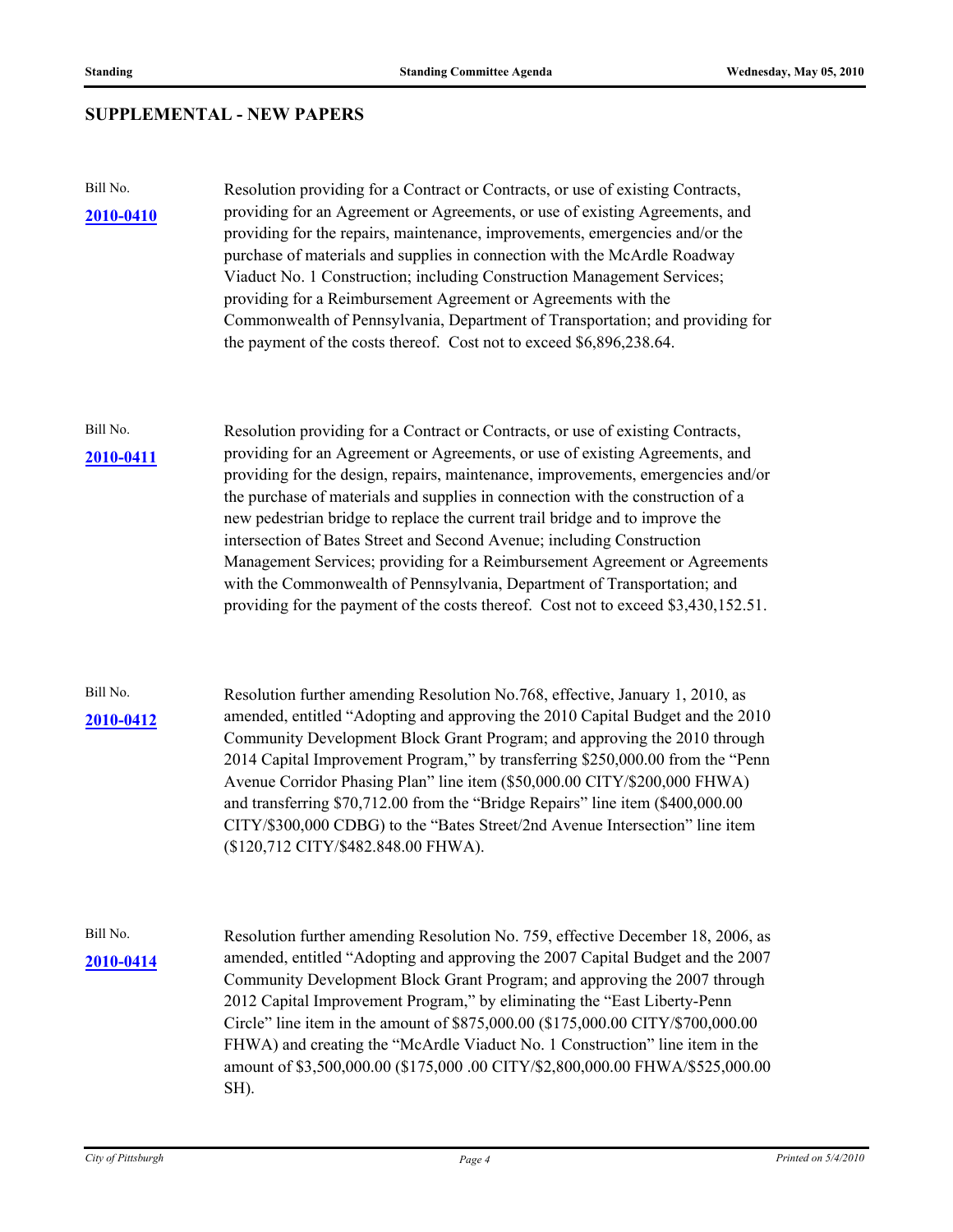| Bill No.<br>2010-0415 | Resolution further amending Resolution No.762, effective December 28, 2005, as<br>amended, entitled "Adopting and approving the 2006 Capital Budget and the 2006<br>Community Development Block Grant Program; and approving the 2006 through<br>2011 Capital Improvement Program," by decreasing the "McArdle Roadway" line<br>item in the amount of \$614,958.17 (\$14,958.17 CITY/\$600,000.00 FHWA) and<br>creating the "McArdle Viaduct No. 1 Construction" line item in the amount of<br>\$299,163.40 (\$14,958.17 CITY/\$239,330.72 FHWA/\$44,874.51 SH).                                                                                                                                                                                                                                                                              |
|-----------------------|-----------------------------------------------------------------------------------------------------------------------------------------------------------------------------------------------------------------------------------------------------------------------------------------------------------------------------------------------------------------------------------------------------------------------------------------------------------------------------------------------------------------------------------------------------------------------------------------------------------------------------------------------------------------------------------------------------------------------------------------------------------------------------------------------------------------------------------------------|
| Bill No.<br>2010-0416 | Resolution further amending Resolution No. 891, effective January 1, 2003, as<br>amended, entitled "Adopting and approving the 2003 Capital Budget and the 2003<br>Community Development Block Grant Program; and approving the 2003 through<br>2008 Capital Improvement Program," by decreasing the "McArdle Viaduct No. 2"<br>line item in the amount of \$91,991.65 (\$18,398.33 CITY/\$73,593.31 SH) and<br>creating the "McArdle Viaduct No. 1 Construction" line item in the amount of<br>\$367,966.60 (\$18,398.33 CITY/\$294,373.28 FHWA/\$55,194.99 SH).                                                                                                                                                                                                                                                                             |
| Bill No.<br>2010-0417 | Resolution further amending Resolution No. 833, effective January 1, 2002, as<br>amended, entitled "Adopting and approving the 2002 Capital Budget and the 2002<br>Community Development Block Grant Program; and approving the 2002 through<br>2007 Capital Improvement Program," by decreasing the "East Liberty-Penn<br>Circle" line item in the amount of \$288,000.00 (\$57,600.00 CITY/\$230,400.00<br>FHWA), and by creating the "McArdle Viaduct No. 1 Construction" line item in<br>the amount of \$1,152,000.00 (\$57,600.00 CITY/\$921,600.00<br>FHWA/\$172,800.00).                                                                                                                                                                                                                                                               |
| Bill No.<br>2010-0418 | Resolution further amending Resolution No. 881, effective January 1, 2001,<br>entitled "Adopting and approving the 2001 Capital Budget and the 2001<br>Community Development Block Grant Program; and approving the 2001 through<br>2006 Capital Improvement Program," by decreasing the "Penn Avenue<br>Reconstruction" line item in the amount of \$276,923.76 (\$55,384.75)<br>CITY/\$221,539.01 FHWA) and decreasing the "East Liberty-Penn Circle" line<br>item in the amount of \$288,000.00 (\$57,600.00 CITY/\$230,400.00 FHWA), and<br>creating the "Bates Stree/2nd Avenue Intersection" line item in the amount of<br>\$276,923.76 (\$55,384.75 CITY/\$221,539.01 FHWA) and creating the McArdle<br>Viaduct No. 1 Construction" line item in the amount of \$1,152,000.00<br>(\$57,600.00 CITY/\$921,600.00 FHWA/\$172,800.00 SH). |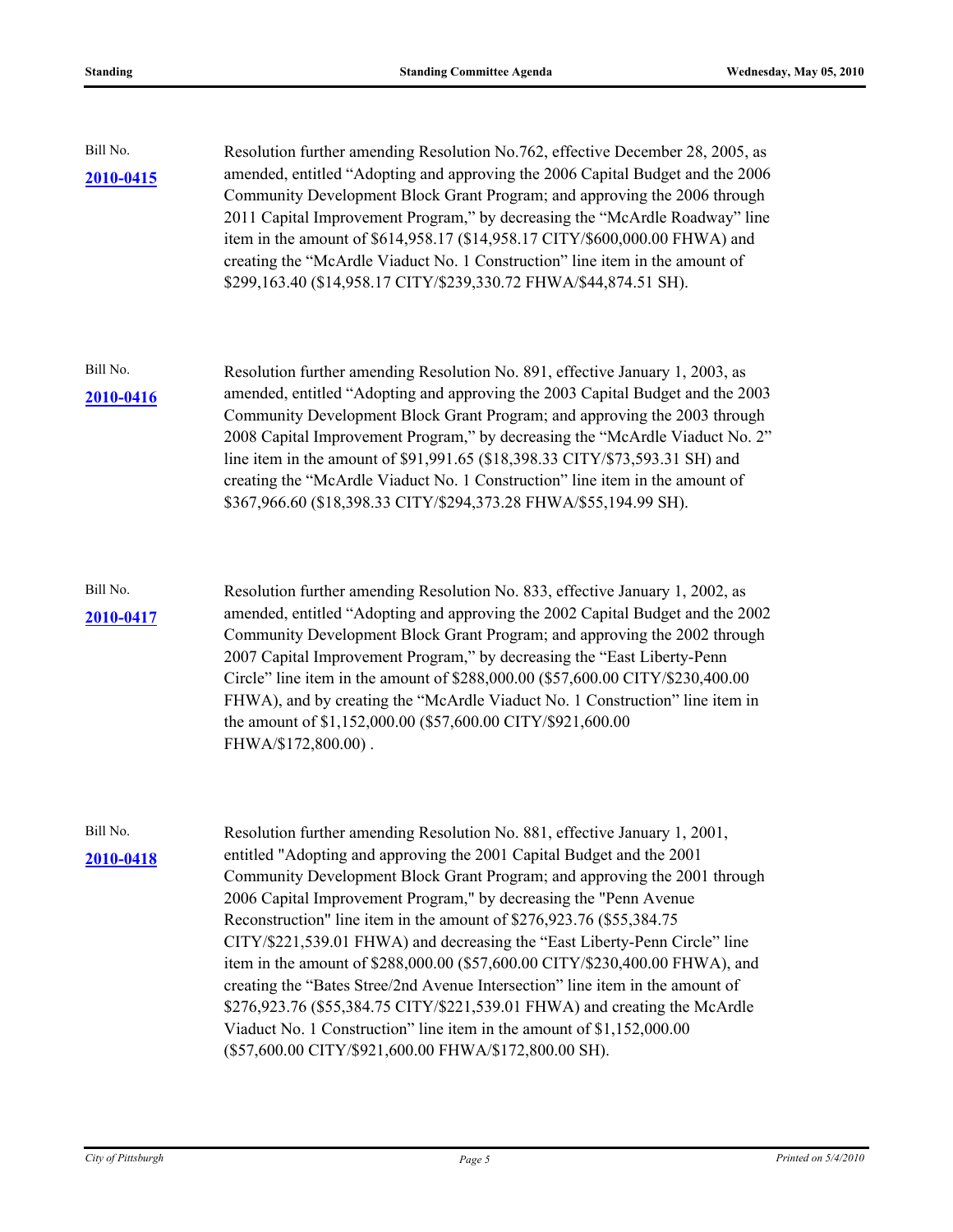| Bill No.  | Resolution further amending Res. 861, effective January 1, 2000, as amended,  |
|-----------|-------------------------------------------------------------------------------|
| 2010-0419 | entitled "Adopting and approving the 2000 Capital Budget and the 2000         |
|           | Community Development Block Grant Program; and approving the 2000 through     |
|           | 2005 Capital Improvement Program," by decreasing the "Penn Avenue             |
|           | Reconstruction" line item by \$149,668.75 (\$7,568.75 CITY/\$142,100.00 FHWA) |
|           | and decreasing the "McArdle Roadway Viaduct No. 2" line item by \$425,108.64  |
|           | (\$21,255.43 CITY/\$340,086.91 FHWA/\$63,766.30 SH) and creating two new      |
|           | line items entitled "Bates Street/2nd Avenue Intersection" in the amount of   |
|           | \$149,668.75 (\$7,568.75 CITY/\$142,100.00 FHWA), and "McArdle Viaduct No.    |
|           | 1 Construction" in the amount of \$425,108.64 (\$21,255.43 CITY/\$340,086.91) |
|           | FHWA/\$63,766.30 SH).                                                         |

### **DEFERRED PAPERS**

| Bill No.  | Ordinance amending the Pittsburgh City Code, Title I, Administrative, Article XI: |
|-----------|-----------------------------------------------------------------------------------|
| 2010-0009 | Personnel, by adding Chapter 190, Citywide Policy Against Domestic Violence.      |

## **LAND USE AND ECONOMIC DEVELOPMENT, MR. SHIELDS, CHAIR**

### **NEW PAPERS**

| Bill No.<br>2010-0370 | Resolution further amending Resolution No. 442, effective August 18, 2008<br>entitled: "Providing for the filing of a Community Development statement by the<br>City of Pittsburgh with the U.S. Department of Housing and Urban Development<br>for a grant in connection with the 1994 Community Development Block Grant<br>Program" so as to transfer funds in City Council from the "Esplen Citizens<br>Council" (-\$3,000); and from the "YMCA East End Outreach Center"                                                                                       |
|-----------------------|--------------------------------------------------------------------------------------------------------------------------------------------------------------------------------------------------------------------------------------------------------------------------------------------------------------------------------------------------------------------------------------------------------------------------------------------------------------------------------------------------------------------------------------------------------------------|
|                       | $(-\$5,000)$ ; and transfer these funds to the "Greenfield Organization" $(+\$3,000)$ ;<br>and to the "Poise Foundation-Hope Fund" (+\$5,000).                                                                                                                                                                                                                                                                                                                                                                                                                     |
|                       | THERESA SMITH, WILLIAM PEDUTO, R. DANIEL<br><b>SPONSOR(S):</b><br>LAVELLE, BRUCE A. KRAUS, DARLENE HARRIS,<br>REVEREND RICKY V. BURGESS AND DOUGLAS<br><b>SHIELDS</b>                                                                                                                                                                                                                                                                                                                                                                                              |
| Bill No.<br>2010-0371 | Resolution further amending Resolution No. 441, effective August 18, 2008<br>entitled: "Providing for the filing of a Community Development statement by the<br>City of Pittsburgh with the U.S. Department of Housing and Urban Development<br>for a grant in connection with the 1994 Community Development Block Grant<br>Program" so as to transfer funds in City Council from the "Esplen Citizens"<br>Council" (-\$3,000); and from the "YMCA East End Outreach Center"<br>(-\$5,000); and transfer these funds to the "Greenfield Organization" (+\$3,000); |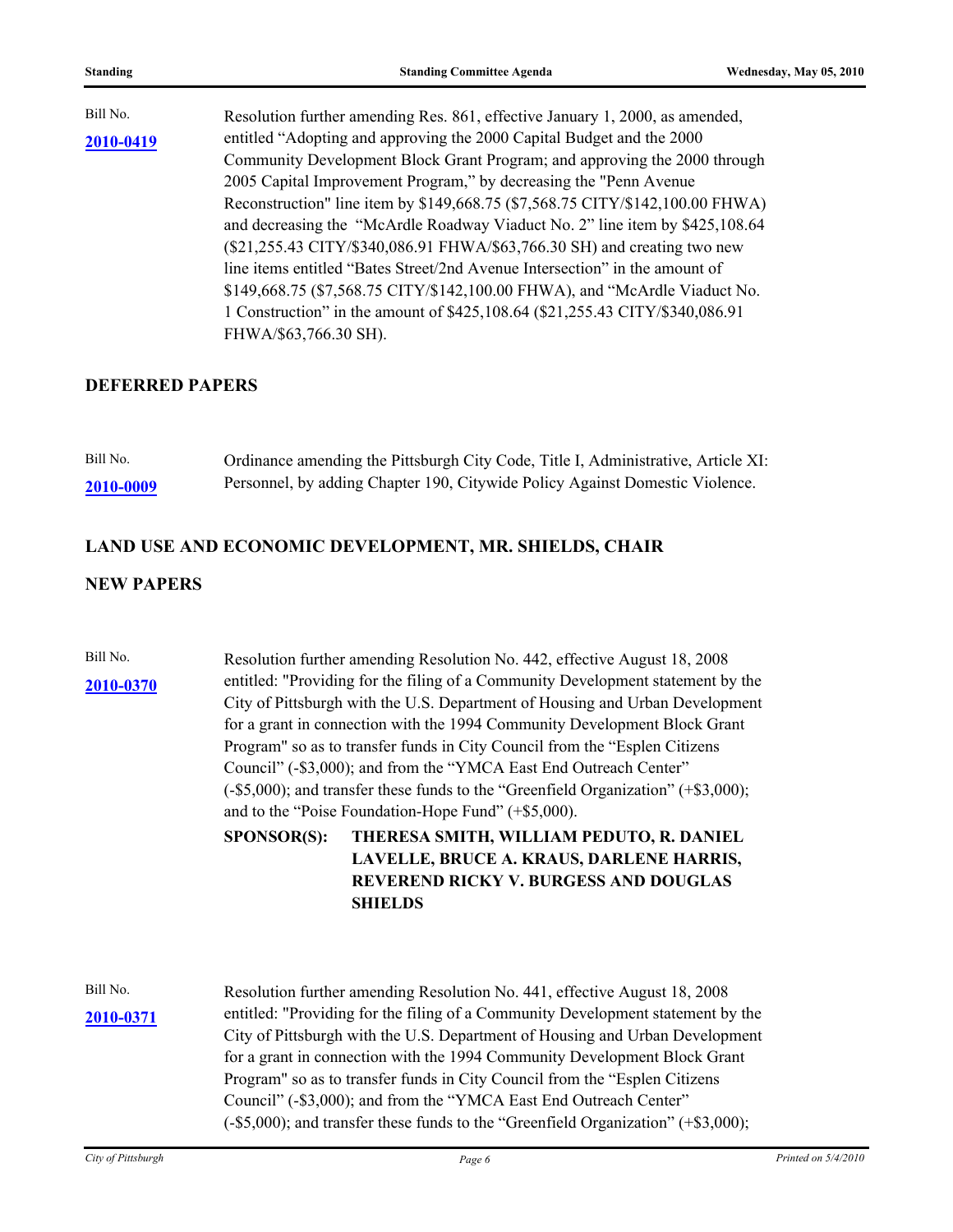### and to the "Poise Foundation-Hope Fund" (+\$5,000).

### **THERESA SMITH, WILLIAM PEDUTO, R. DANIEL LAVELLE, BRUCE A. KRAUS, DARLENE HARRIS, REVEREND RICKY V. BURGESS AND DOUGLAS SHIELDS SPONSOR(S):**

Bill No. Resolution amending Resolution No. 186 effective April 12, 2006, entitled "Providing for the filing of a Community Development statement by the City of **[2010-0372](http://pittsburgh.legistar.com/gateway.aspx/matter.aspx?key=12908)** Pittsburgh with the U.S. Department of Housing and Urban Development for a grant in connection with the 1996 Community Development Block Grant Program; so as to reprogram funds in City Council from "Open Doors for the Handicapped" (- \$4,578.67); and from the "Pittsburgh Voyager" (-\$2,000); and transfer these funds to the "Urban League of Greater Pgh." (+\$4,578.67); and to "District #3-DPW" (+\$1,000); and to the "Keystone Development Center"  $(+\$1,000)$ .

> **THERESA SMITH, WILLIAM PEDUTO, R. DANIEL LAVELLE, BRUCE A. KRAUS, DARLENE HARRIS, REVEREND RICKY V. BURGESS AND DOUGLAS SHIELDS SPONSOR(S):**

**[2010-0373](http://pittsburgh.legistar.com/gateway.aspx/matter.aspx?key=12909)**

Bill No. Resolution amending Resolution No. 183, effective April 12, 2006, entitled "Providing for the filing of a Community Development statement by the City of Pittsburgh with the U.S. Department of Housing and Urban Development for a grant in connection with the 1996 Community Development Block Grant Program"; so as to reprogram funds in City Council from "Open Doors for the Handicapped" (- \$4,578.67); and from the "Pittsburgh Voyager" (-\$2,000); and transfer these funds to the "Urban League of Greater Pgh." (+\$4,578.67); and to "District #3-DPW" (+\$1,000); and to the "Keystone Development Center"  $(+\$1,000)$ .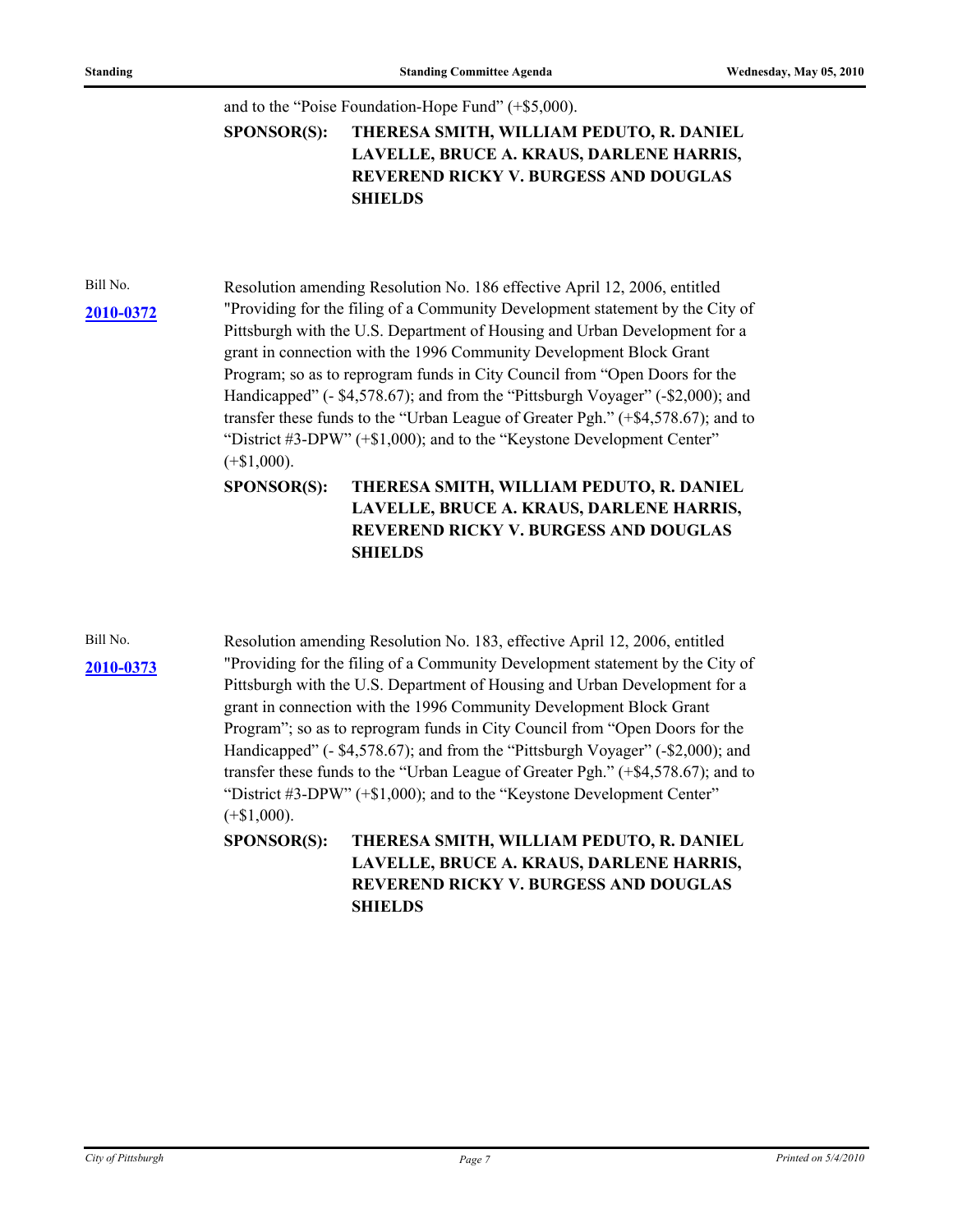Bill No. Resolution amending Resolution No. 294, effective June 8, 2008 entitled: "Providing for the filing of a Community Development statement by the City of Pittsburgh with the U.S. Department of Housing and Urban Development for a grant in connection with the 1997 Community Development Block Grant Program; providing for the execution of grant contracts and for the filing of other data providing for required assurances; providing for execution of payment vouchers on letter of credit and for certification of authorized signature; the deposit of the funds in a bank account and providing for the payment of expenses within categories" so as to reprogram funds in the City Council from "Open Doors" for the Handicapped" (-\$4,000); and from "Pittsburgh Voyager" (-\$1,000); and from "Urban League-Tutoring Program" (-\$341.34); and transfer these funds to "Fineview Citizens Council" (+\$2,000); and to "Brighton Hts. Meals on Wheels (+\$1,000); and to "Providence Connection" (+\$500); and to "Center for Victims of Violence & Crime" ( $+$ \$500), and to "District #3-DPW" ( $+$ \$1,000); and to the "Poise Foundation-Hope Fund" (+\$341.34).

### **THERESA SMITH, WILLIAM PEDUTO, R. DANIEL LAVELLE, BRUCE A. KRAUS, DARLENE HARRIS, REVEREND RICKY V. BURGESS AND DOUGLAS SHIELDS SPONSOR(S):**

**[2010-0375](http://pittsburgh.legistar.com/gateway.aspx/matter.aspx?key=12911)**

Bill No. Resolution amending Resolution No. 287, effective June 12, 2008, entitled: "Providing for the filing of a Community Development statement by the City of Pittsburgh with the U.S. Department of Housing and Urban Development for a grant in connection with the 1997 Community Development Block Grant Program; providing for the execution of grant contracts and for the filing of other data providing for required assurances; providing for execution of payment vouchers on letter of credit and for certification of authorized signature; the deposit of the funds in a bank account and providing for the payment of expenses within categories," so as to reprogram funds in the City Council from "Open Doors for the Handicapped" (-\$4,000); and from "Pittsburgh Voyager" (-\$1,000); and from "Urban League-Tutoring Program" (-\$341.34); and transfer these funds to "Fineview Citizens Council" (+\$2,000); and to "Brighton Hts. Meals on Wheels (+\$1,000); and to "Providence Connection" (+\$500); and to "Center for Victims of Violence & Crimes" (+\$500) and to "District #3-DPW" (+\$1,000); and to the "Poise Foundation-Hope Fund" (+\$341.34).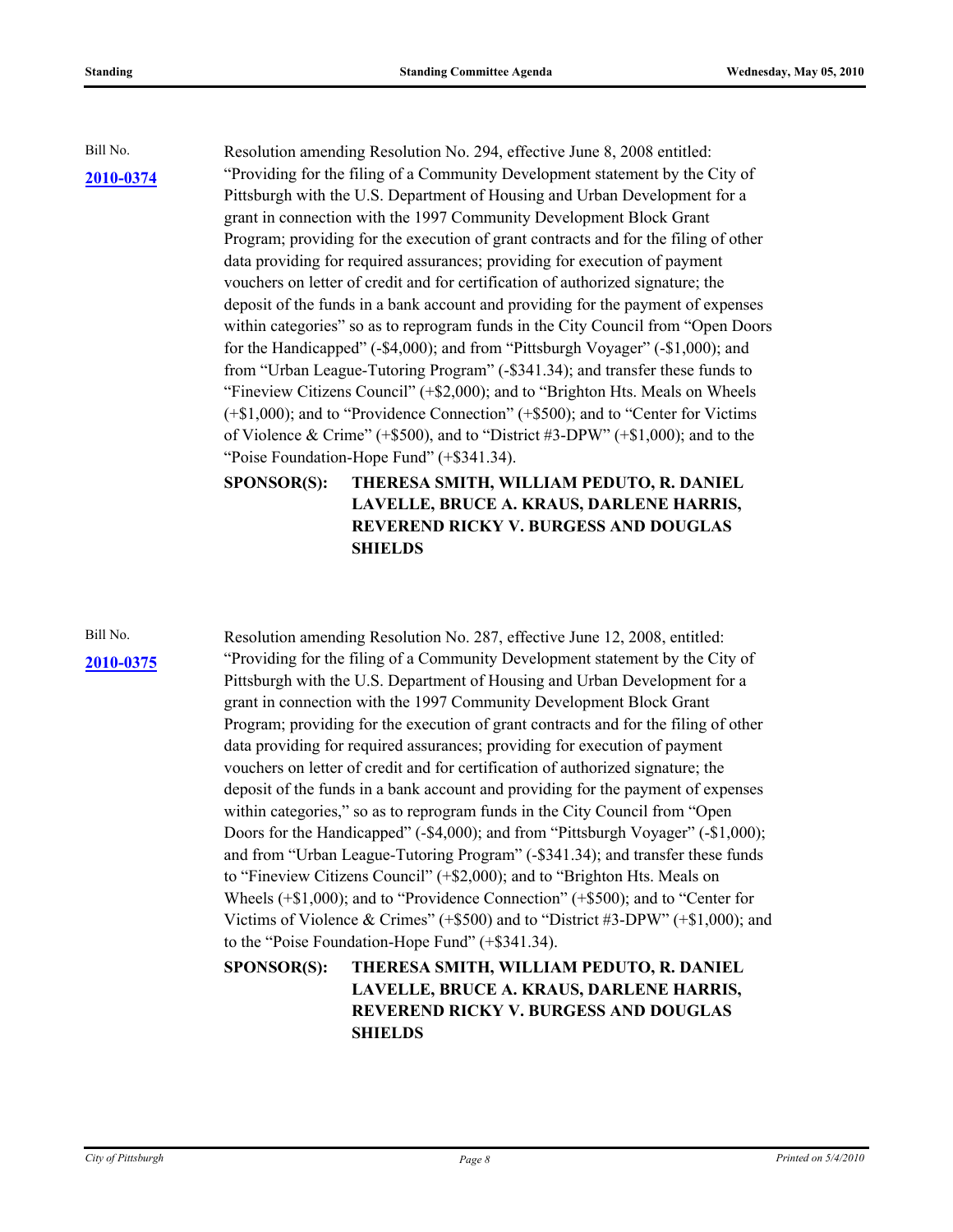Bill No. Resolution amending Resolution No. 50 effective February 20, 2007, entitled, "Providing for the filing of a Community Development statement by the City of Pittsburgh with the U.S. Department of Housing and Urban Development for a grant in connection with the 1998 Community Development Block Grant Program; providing for the execution of grant contracts and for the filing of other data providing for required assurances; providing for execution of payment vouchers on letter of credit and for certification of authorized signature; the deposit of the funds in a bank account and providing for the payment of expenses within categories", so as to transfer funds from "United Jewish Federation Comm. Relations Center" (-\$1,000); and from "Friendship Community Playground" (-\$.26); and transfer these funds to "Bloomfield Garfield Corp." (+\$1,000.26)

> **THERESA SMITH, WILLIAM PEDUTO, R. DANIEL LAVELLE, BRUCE A. KRAUS, DARLENE HARRIS, REVEREND RICKY V. BURGESS AND DOUGLAS SHIELDS SPONSOR(S):**

Bill No. Resolution amending Resolution No. 55 effective February 20, 2007 entitled, "Providing for the filing of a Community Development statement by the City of **[2010-0377](http://pittsburgh.legistar.com/gateway.aspx/matter.aspx?key=12913)** Pittsburgh with the U.S. Department of Housing and Urban Development for a grant in connection with the 1998 Community Development Block Grant Program; providing for the execution of grant contracts and for the filing of other data providing for required assurances; providing for execution of payment vouchers on letter of credit and for certification of authorized signature; the deposit of the funds in a bank account and providing for the payment of expenses within categories", so as to transfer funds from "United Jewish Federation Comm. Relations Center" (-\$1,000); and from "Friendship Community Playground" (-\$.26); and transfer these funds to "Bloomfield Garfield Corp." (+\$1,000.26)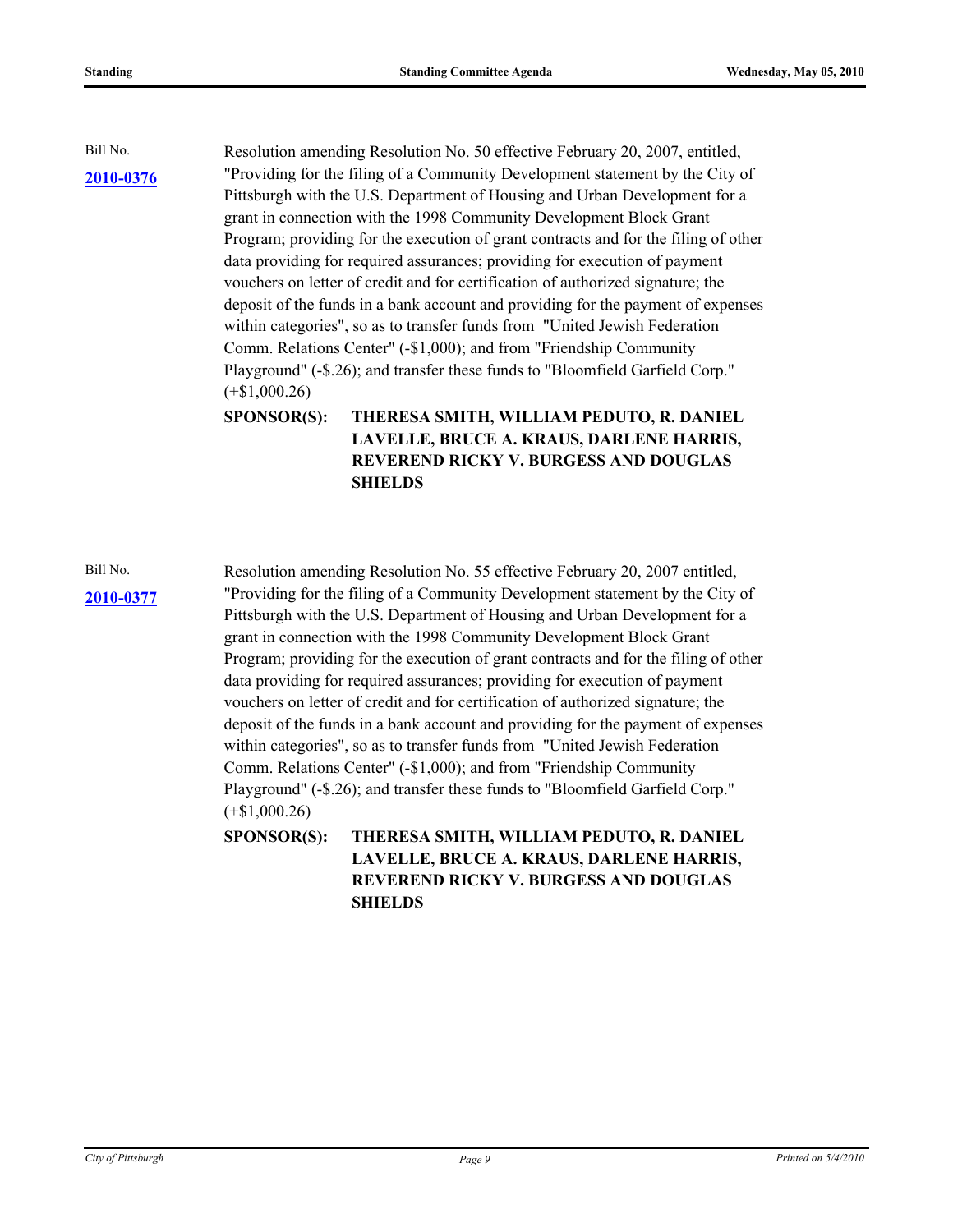Bill No. Resolution amending Resolution No. 51, effective February 20, 2007, entitled "Providing for the filing of a Community Development statement by the City of Pittsburgh with the U.S. Department of Housing and Urban Development for a grant in connection with the 1999 Community Development Block Grant Program; providing for the execution of grant contracts and for the filing of other data providing for required assurances; providing for execution of payment vouchers on letter of credit and for certification of authorized signature; the deposit of the funds in a bank account and providing for the payment of expenses within categories, "so as to transfer funds from "Phipps Conservatory & Botanical Gardens"

(-\$115.50); and transfer these funds to the "Jewish Assoc. on Aging/Kosher Home Program" (+\$115.50).

**THERESA SMITH, WILLIAM PEDUTO, R. DANIEL LAVELLE, BRUCE A. KRAUS, DARLENE HARRIS, REVEREND RICKY V. BURGESS AND DOUGLAS SHIELDS SPONSOR(S):**

Bill No. Resolution amending Resolution No. 56, effective February 20, 2007 entitled "Providing for the filing of a Community Development statement by the City of **[2010-0379](http://pittsburgh.legistar.com/gateway.aspx/matter.aspx?key=12915)** Pittsburgh with the U.S. Department of Housing and Urban Development for a grant in connection with the 1999 Community Development Block Grant Program; providing for the execution of grant contracts and for the filing of other data providing for required assurances; providing for execution of payment vouchers on letter of credit and for certification of authorized signature; the deposit of the funds in a bank account and providing for the payment of expenses within categories, "so as to transfer funds from "Phipps Conservatory & Botanical Gardens" (-\$115.50); and transfer these funds to the "Jewish Assoc. on Aging/Kosher Home Program" (+\$115.50).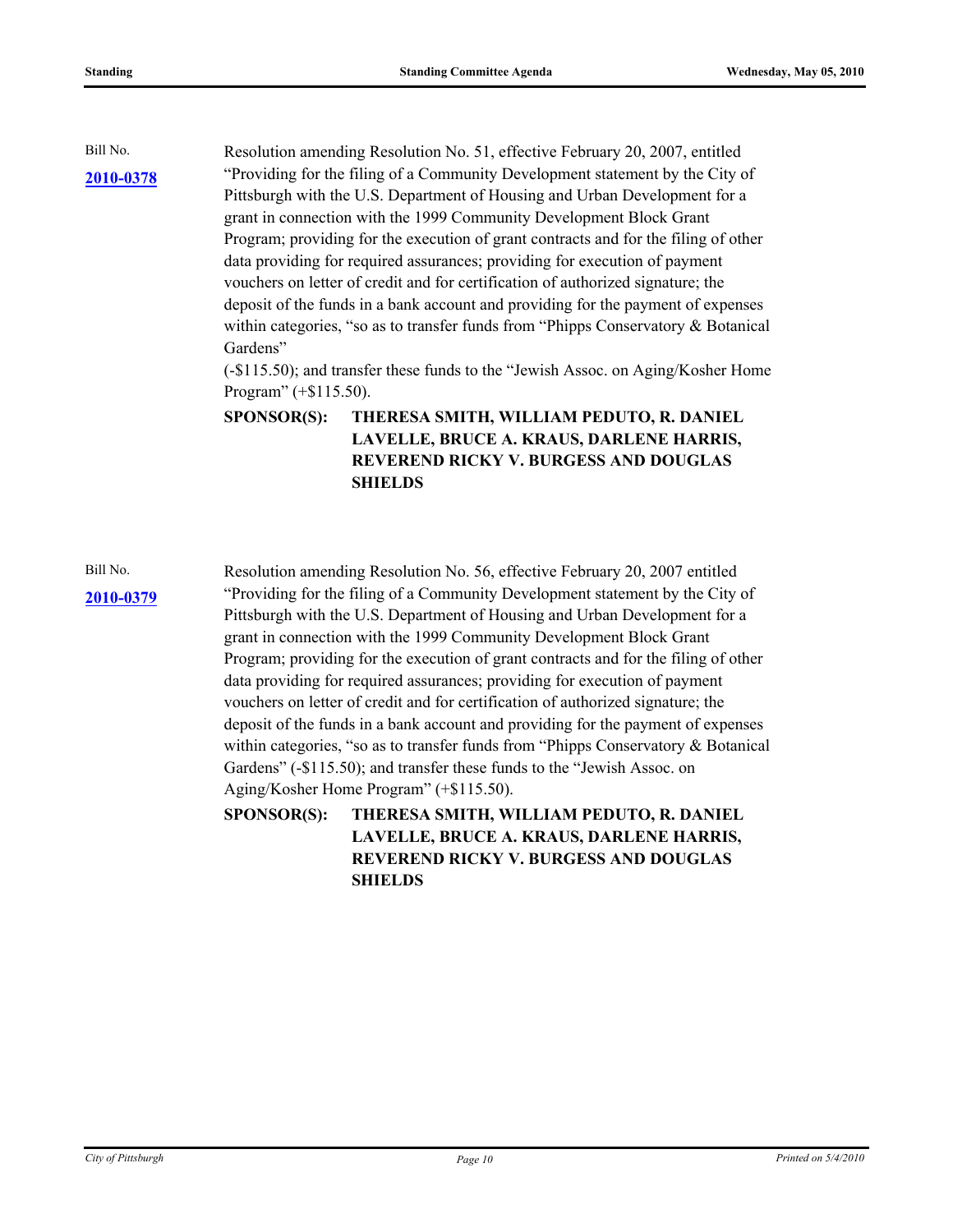Bill No. Resolution amending Resolution No. 486, effective September 9, 2008, as entitled, "Providing for the filing of a Community Development statement by the City of Pittsburgh with the U.S. Department of HUD for a grant in connection with the 2000 Community Development Block Grant Program; providing for the execution of grant contracts and for the filing of other data providing for required assurances; providing for execution of payment vouchers on letter of credit and for certification of authorized signature; the deposit of the funds in a bank account and providing for the payment of expenses within categories", so as to reprogram funds in City Council from "South Side Community Council" (-\$2,759.18); and from "Phipps Conservatory & Botanical Gardens" (-\$1,500) and from "Alpha House" (-\$1,207.87); and from "Univ. of Pittsburgh-Contracting Study" (-\$5,000); and from "Sprinters Educational Athletic Assoc." (-\$520.80) and from "Pgh. History and Landmarks Foundation" (-\$2,500); and from "Carnegie Library-East End Branch" (-\$1,500); to the "District #3-DPW" (+\$ 2,759.18); and to the "Jewish Assoc. On Aging-Charles Morris" (+\$1,500); and to the "District #8-DPW" (+\$ 3,707.87); and to "Manchester Historic Society" (+520.80) and to the "Poise Foundation-Hope Fund" (+\$1,500) and to the "Bloomfield Garfield Corp." (+\$5,000).

### **THERESA SMITH, WILLIAM PEDUTO, R. DANIEL LAVELLE, BRUCE A. KRAUS, DARLENE HARRIS, REVEREND RICKY V. BURGESS AND DOUGLAS SHIELDS SPONSOR(S):**

### **[2010-0381](http://pittsburgh.legistar.com/gateway.aspx/matter.aspx?key=12917)**

Bill No. Resolution amending Resolution No. 480, effective September 9, 2008, as entitled, "Providing for the filing of a Community Development statement by the City of Pittsburgh with the U.S. Department of HUD for a grant in connection with the 2000 Community Development Block Grant Program; providing for the execution of grant contracts and for the filing of other data providing for required assurances; providing for execution of payment vouchers on letter of credit and for certification of authorized signature; the deposit of the funds in a bank account and providing for the payment of expenses within categories", so as to reprogram funds in City Council from "South Side Community Council" (-\$2,759.18); and from "Phipps Conservatory & Botanical Gardens" (-\$1,500) and from "Alpha House" (-\$1,207.87); and from "Univ. of Pittsburgh-Contracting Study" (-\$5,000); and from "Pgh. History and Landmarks Foundation" (-\$2,500); and from "Carnegie Library-East End Branch" (-\$1,500); and from Sprinters Educational Athletic Assoc." (- \$520.80); to the "District #3-DPW" (+\$ 2,759.18); and to "Manchester Historic Society" (+ \$520.80) and to the "Jewish Assoc. On Aging-Charles Morris" (+\$1,500); and to the "District #8-DPW" (+\$ 3,707.87); and to the "Poise Foundation-Hope Fund" (+\$1,500) and to the "Bloomfield Garfield Corp." (+ \$5,000).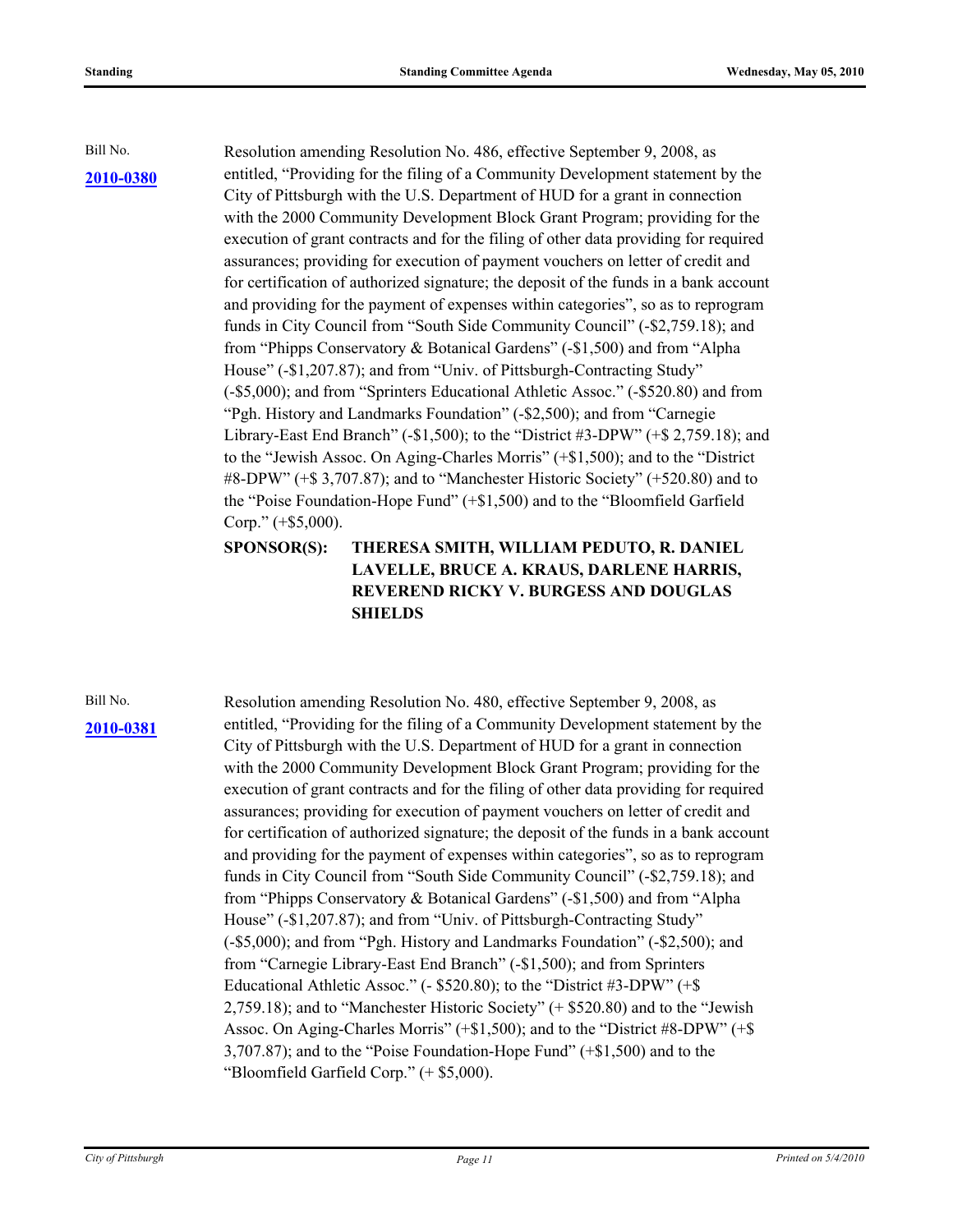**THERESA SMITH, WILLIAM PEDUTO, R. DANIEL LAVELLE, BRUCE A. KRAUS, DARLENE HARRIS, REVEREND RICKY V. BURGESS AND DOUGLAS SHIELDS SPONSOR(S):**

**[2010-0382](http://pittsburgh.legistar.com/gateway.aspx/matter.aspx?key=12918)**

Bill No. Resolution amending Resolution No. 353, effective June 16, 2008, entitled, "Providing for the filing of a Community Development statement by the City of Pittsburgh with the U.S. Department of Housing and Urban Development for a grant in connection with the 2001 Community Development Block Grant Program; providing for the execution of grant contracts and for the filing of other data providing for required assurances; providing for execution of payment vouchers on letter of credit and for certification of authorized signature; the deposit of the funds in a bank account and providing for the payment of expenses within categories", so as to reprogram funds in City Council from "District #1-Special Needs Initiative NXLC" (-\$ 2,470); and from "Greater Northside thletic Assoc." (-\$1,000); and from "Northside Public Safety Council" (-\$500.00); and from "Tri-Valley Athletic Assoc." (-\$52.55); and from " One Small Step" (-\$1,000); and from "African American Entrepreneur Forum" (-\$1,000); and transfer these funds to the "Urban League" (+\$2,421.33); and to the "Pittsburgh Project" (+\$1,000); and to the "Brighton Hts. Meals on Wheels" (+\$500); and to the "Lynn Williams Hi-Rise" (+\$101.22); and to the "District #3-DPW" (+\$1,000); and to the "Keystone Development Center" (+\$1,000).

> **THERESA SMITH, WILLIAM PEDUTO, R. DANIEL LAVELLE, BRUCE A. KRAUS, DARLENE HARRIS, REVEREND RICKY V. BURGESS AND DOUGLAS SHIELDS SPONSOR(S):**

# **[2010-0383](http://pittsburgh.legistar.com/gateway.aspx/matter.aspx?key=12919)**

Bill No. Resolution amending Resolution No. 347, effective June 16, 2008, entitled, "Providing for the filing of a Community Development statement by the City of Pittsburgh with the U.S. Department of Housing and Urban Development for a grant in connection with the 2001 Community Development Block Grant Program; providing for the execution of grant contracts and for the filing of other data providing for required assurances; providing for execution of payment vouchers on letter of credit and for certification of authorized signature; the deposit of the funds in a bank account and providing for the payment of expenses within categories", so as to reprogram funds in City Council from "District #1-Special Needs Initiative NXLC" (-\$ 2,470); and from "Greater Northside thletic Assoc." (-\$1,000); and from "Northside Public Safety Council" (-\$500.00); and from "Tri-Valley Athletic Assoc." (-\$52.55); and from "One Small Step" (-\$1,000); and from "African American Entrepreneur Forum" (-\$1,000); and transfer these funds to the "Urban League" (+\$2,421.33); and to the "Pittsburgh Project" (+\$1,000); and to the "Brighton Hts. Meals on Wheels" (+\$500); and to the "Lynn Williams Hi-Rise" (+\$101.22); and to the "District #3-DPW"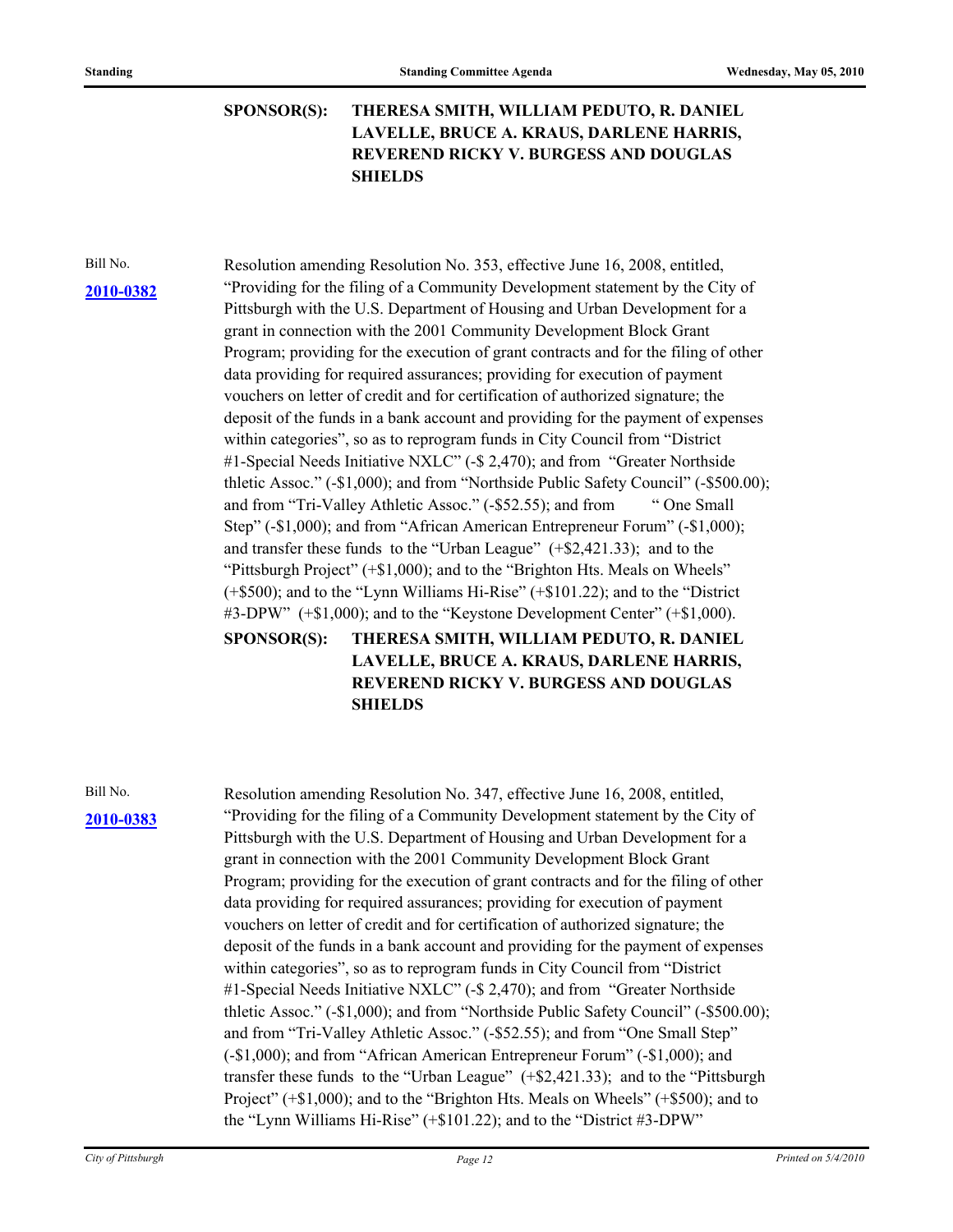$(+\$1,000)$ ; and to the "Keystone Development Center"  $(+\$1,000)$ .

**THERESA SMITH, WILLIAM PEDUTO, R. DANIEL LAVELLE, BRUCE A. KRAUS, DARLENE HARRIS, REVEREND RICKY V. BURGESS AND DOUGLAS SHIELDS SPONSOR(S):**

Bill No. Resolution amending Resolution No. 468, effective August 27, 2008 entitled: "Resolution providing for the filing of a Community Development statement with **[2010-0384](http://pittsburgh.legistar.com/gateway.aspx/matter.aspx?key=12920)** the U.S. Department of Housing and Urban Development for a grant in connection with the 2002 CDBG Program; providing for execution of grant contracts, filing of data, execution of payment vouchers and certification of signature; the deposit of funds in a bank account and providing for payment of expenses", so as to reprogram funds in City Council from: "Greater Northside Athletic Association" (-\$4,000); and from "Allentown Business Association" (-\$2,000); and from the "Association for Children & Adults with Learning Disabilities" (-\$2,000); and from the "Center For Creative Play" (-\$3,028.81); and from the "Pittsburgh Center for the Arts" (-\$3,000); and from the "South Highland Business Assoc." (-\$103.89); and transfer these funds to: the "Brightwood Civic Group" (+\$1,000); and to the "Lynn Williams Hi-Rise" (+\$1,000); and to the "District #3-DPW" (+\$2,000); and to the "Keystone Development Center" (+\$2,000); and to "District #8-DPW (+\$6,132.70) and to "Brightwood A. A.  $(+2,000.00)$ .

> **THERESA SMITH, WILLIAM PEDUTO, R. DANIEL LAVELLE, BRUCE A. KRAUS, DARLENE HARRIS, REVEREND RICKY V. BURGESS AND DOUGLAS SHIELDS SPONSOR(S):**

# **[2010-0385](http://pittsburgh.legistar.com/gateway.aspx/matter.aspx?key=12921)**

Bill No. Resolution amending Resolution No. 503, effective September 28, 2007 entitled: "Resolution providing for the filing of a Community Development statement with the U.S. Department of Housing and Urban Development for a grant in connection with the 2002 CDBG Program; providing for execution of grant contracts, filing of data, execution of payment vouchers and certification of signature; the deposit of funds in a bank account and providing for payment of expenses", so as to reprogram funds in City Council from: "Greater Northside Athletic Association" (-\$4,000); and from "Allentown Business Association" (-\$2,000); and from the "Association for Children & Adults with Learning Disabilities" (-\$2,000); and from the "Center For Creative Play" (-\$3,028.81); and from the "Pittsburgh Center for the Arts" (-\$3,000); and from the "South Highland Business Assoc." (-\$103.89); and transfer these funds to: the "Brightwood Civic Group" (+\$1,000); and to the "Lynn Williams Hi-Rise" (+\$1,000); and to the "District #3-DPW" (+\$2,000); and to the "Keystone Development Center" (+\$2,000); and to "District #8-DPW (+\$6,132.70) and to the "Brightwood A. A. (+2,000.00).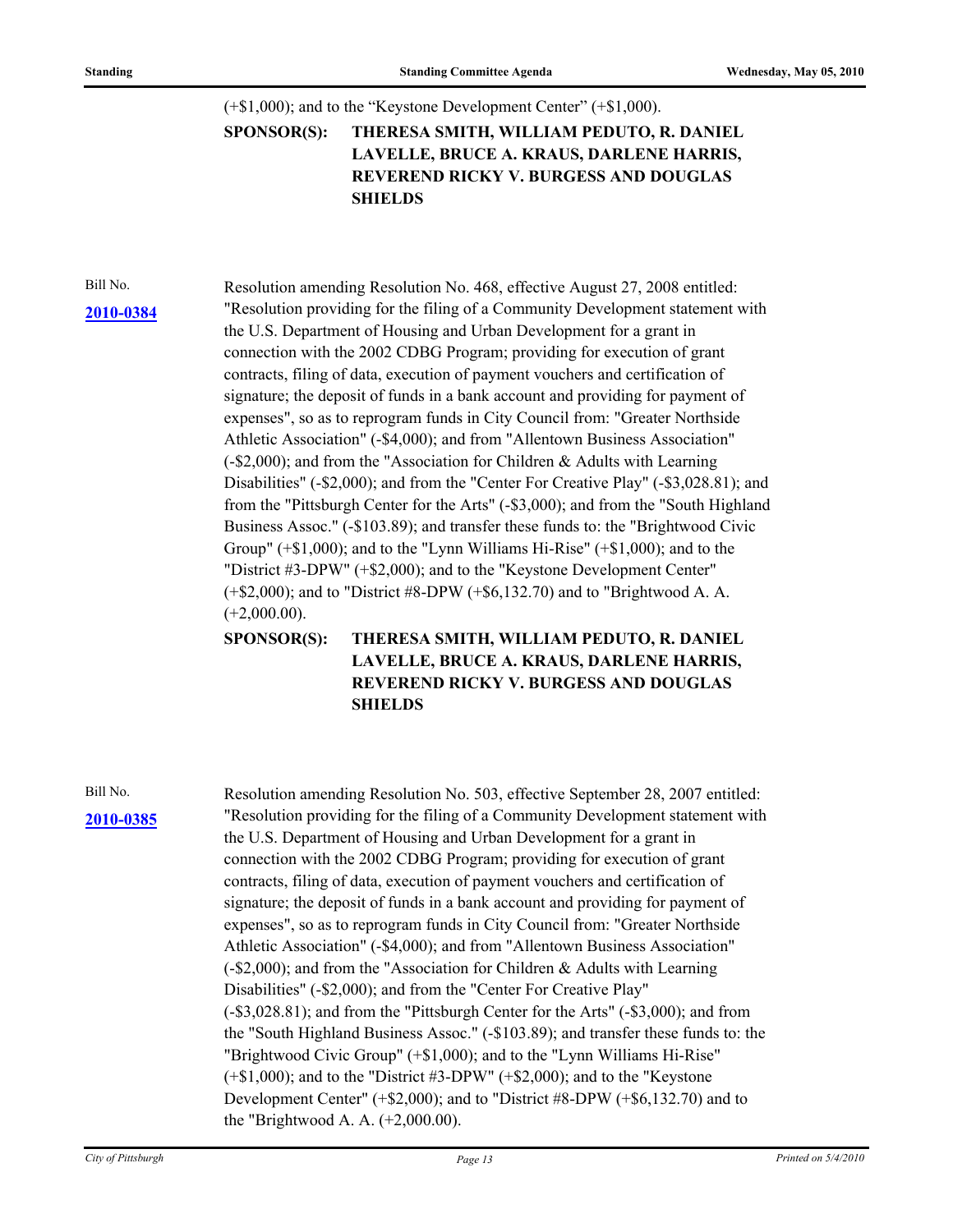**THERESA SMITH, WILLIAM PEDUTO, R. DANIEL LAVELLE, BRUCE A. KRAUS, DARLENE HARRIS, REVEREND RICKY V. BURGESS AND DOUGLAS SHIELDS SPONSOR(S):**

### **[2010-0386](http://pittsburgh.legistar.com/gateway.aspx/matter.aspx?key=12922)**

Bill No. Resolution amending Resolution No. 557, effective October 20, 2008, entitled: Amending the Capital Budget and providing for the filing of a Community Development statement by the City of Pittsburgh with the U.S. Department of Housing and Urban Development for a grant in connection with the 2003 Community Development Block Grant Program; providing for the execution of grant contracts and for the filing of other data providing for required assurances; providing for execution of payment vouchers on letter of credit and for certification of authorized signature; the deposit of the funds in a bank account and providing for the payment of expenses within categories, so as to reprogram funds from City Council from: "Allegheny City Society/Civil War Fair" (-\$3,000); and from the "Greater Northside Athletic Assoc." (-\$1,000): and from the "Tri-Valley Meals on Wheels" (-\$4,000); and from the "Domestic Abuse Counseling Center" (-\$3,000); and from the "Acorn Housing Corporation" (-\$5,000); and from the " Hazelwood/Glenwood/Glen Hazel Council" (-\$4,721.16); and from the "Community Outreach Partnership" (-\$2,000); and from the "United Cerebral Palsy" (-\$2,500); and transfer these funds to the "East Allegheny Community Council" (+\$3,000); and to "Reading is Fundamental" (+\$1,000); and to the "Brightwood Civic Group" (+\$4,000); and to the "District #3-DPW (+\$6,000); and to the "Keystone Development Center" (+\$1,000); and to the "Jewish Association on Aging/Charles Morris" (+\$3,321.16); and to the "Jewish Association on Aging/Wheelchair Scale" (+1,400); and to "District #8-DPW (+\$4,500); and to the "Crafton Hts. Community Pre-School" (+\$1,000).

### **THERESA SMITH, WILLIAM PEDUTO, R. DANIEL LAVELLE, BRUCE A. KRAUS, DARLENE HARRIS, REVEREND RICKY V. BURGESS AND DOUGLAS SHIELDS SPONSOR(S):**

Bill No. Resolution amending Resolution No. 559, effective October 20, 2008, entitled: Amending the Capital Budget and providing for the filing of a Community **[2010-0387](http://pittsburgh.legistar.com/gateway.aspx/matter.aspx?key=12923)** Development statement by the City of Pittsburgh with the U.S. Department of Housing and Urban Development for a grant in connection with the 2003 Community Development Block Grant Program; providing for the execution of grant contracts and for the filing of other data providing for required assurances; providing for execution of payment vouchers on letter of credit and for certification of authorized signature; the deposit of the funds in a bank account and providing for the payment of expenses within categories, so as to reprogram funds from City Council from: "Allegheny City Society/Civil War Fair" (-\$3,000); and from the "Greater Northside Athletic Assoc." (-\$1,000): and from